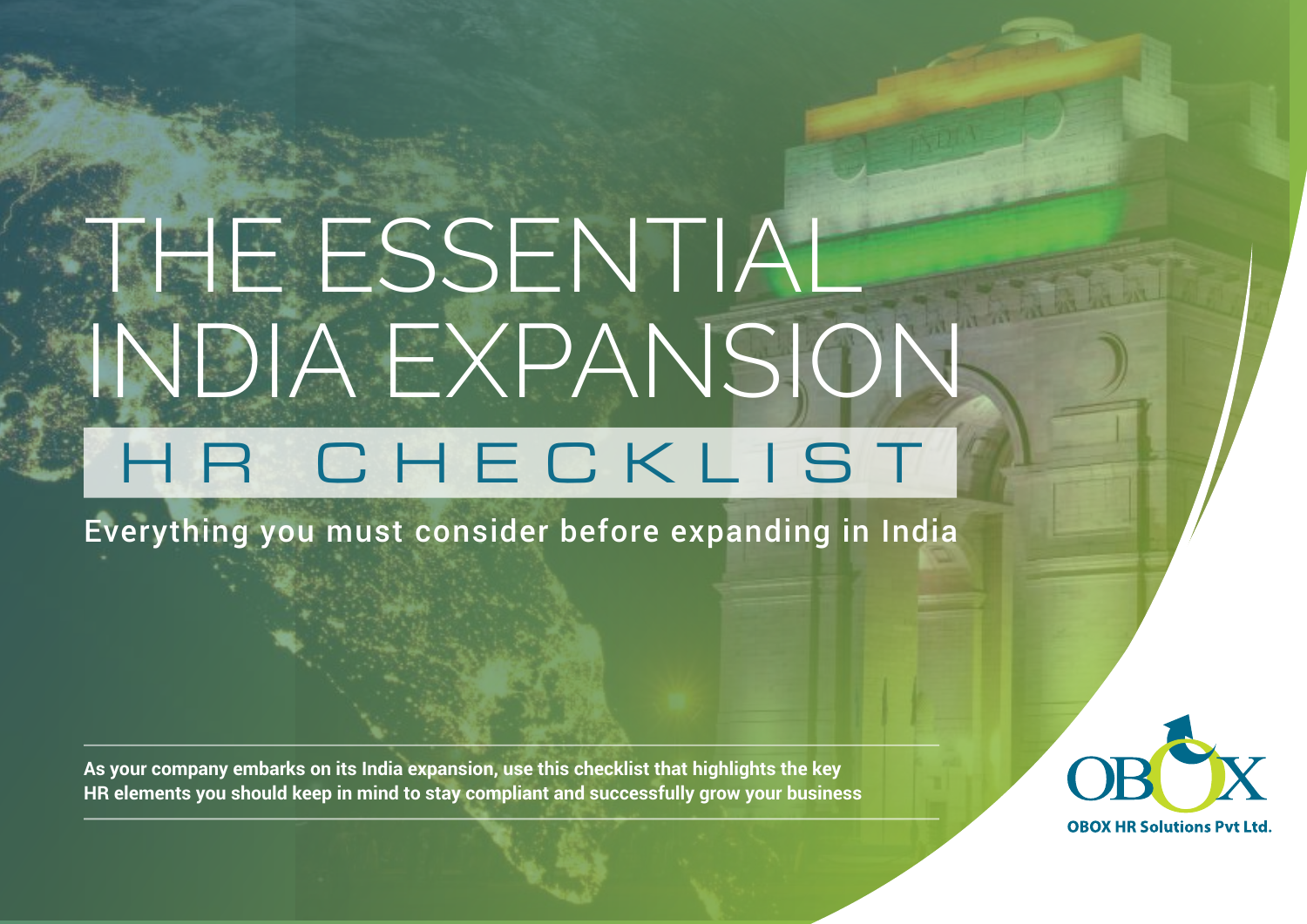# Startup HR Checklist



#### **Labour Laws Licenses**

 $\bigcap$  Shops & Establishment / Factory

 $\bigcap$  Professional Tax (PT)

□ Employee Provident Fund (EPF)

POSH - Internal Committee Registration ∩

 $\Box$ Employment Exchange Act

Contract Labour (CLRA)

Labour Welfare Fund (LWF)

□ Employee State Insurance Corporation (ESIC)

#### **Payroll Management**

 $\bigcap$  Salary & Benefits structuring

□ Payroll processing

 $\bigcap$  Payslips

□ Statutory reports

Quarterly Etds returns

 $\Box$  Issuance of Form 16 and 25

◯ Monthly leave and attendance

 $\bigcap$  Tax computation & auditing of Investment proofs

□ ESIC / PF

□ Flexi CTC Reimbursement

□ Gratuitv

 $\cap$  NPS

#### **Employment Documents**

 $\bigcap$  Offer Letter

Employment Agreement / Contract  $\cap$ 

 $\cap$ Handbook / Employee Policy

- $\Box$ Non Disclosure Agreement
- $\Box$ Confirmation Letter
- $\Box$ Relieving Letter
- $\bigcap$ Termination Letter
- Other Employment letters

#### **Recruitment**

- $\bigcap$  Job description
- Background Verification  $\cap$
- Talent Acquisition Strategy
- Job Posting & hiring Partners
- Contract Staffing
- $\bigcap$ PEO/EOR (no local subsidiary/ remote team)

#### **HR Administration**

- Onboarding and Induction ∩
- $\cap$ Probation and confirmation
- ∩ Employee records

 $\bigcap$ **HRMS** 

- Employee query Management
- $\bigcap$ Separation & Termination Management

#### **Benefits Insurance**

- Group or individual Insurance
- Accident Insurance

Term / Death insurance

Workmen's compensation

### **Background Verification**

∩ Past employment

- Education Verification
- Address & ID check (Pan, Aadhar)
- Reference check
- Criminal Verification
- FACIS
- SSN Check
- Global Criminal Database check/ SAM-OIG/ OFAC

### **HRMS**

- Leave and Attendance
- Employee records
- Online payslips
- Provisional Investment Declaration
- Employee Engagement
- Helpdesk
- Expense Management
- $\Box$ Digital Documents
- Travel Insurance  $\cap$ 
	- Director Liability Insurance
- Office Insurance
- Corporate Cyber Insurance

**HR Compliance**

 $\Box$ 

Vendor Compliance  $\Box$ 

> Statutory bonus Food coupons

 $\sqrt{ }$ 

Holiday and Annual Leaves  $\bigcap$  Maternity and Paternity leaves

 $\bigcap$  Shops and Establishment / Factory Compliance

### Payroll Compliance

 $\cap$ POSH Compliance

 $\bigcap$ Notice Board Abstracts

Labour Law Compliance